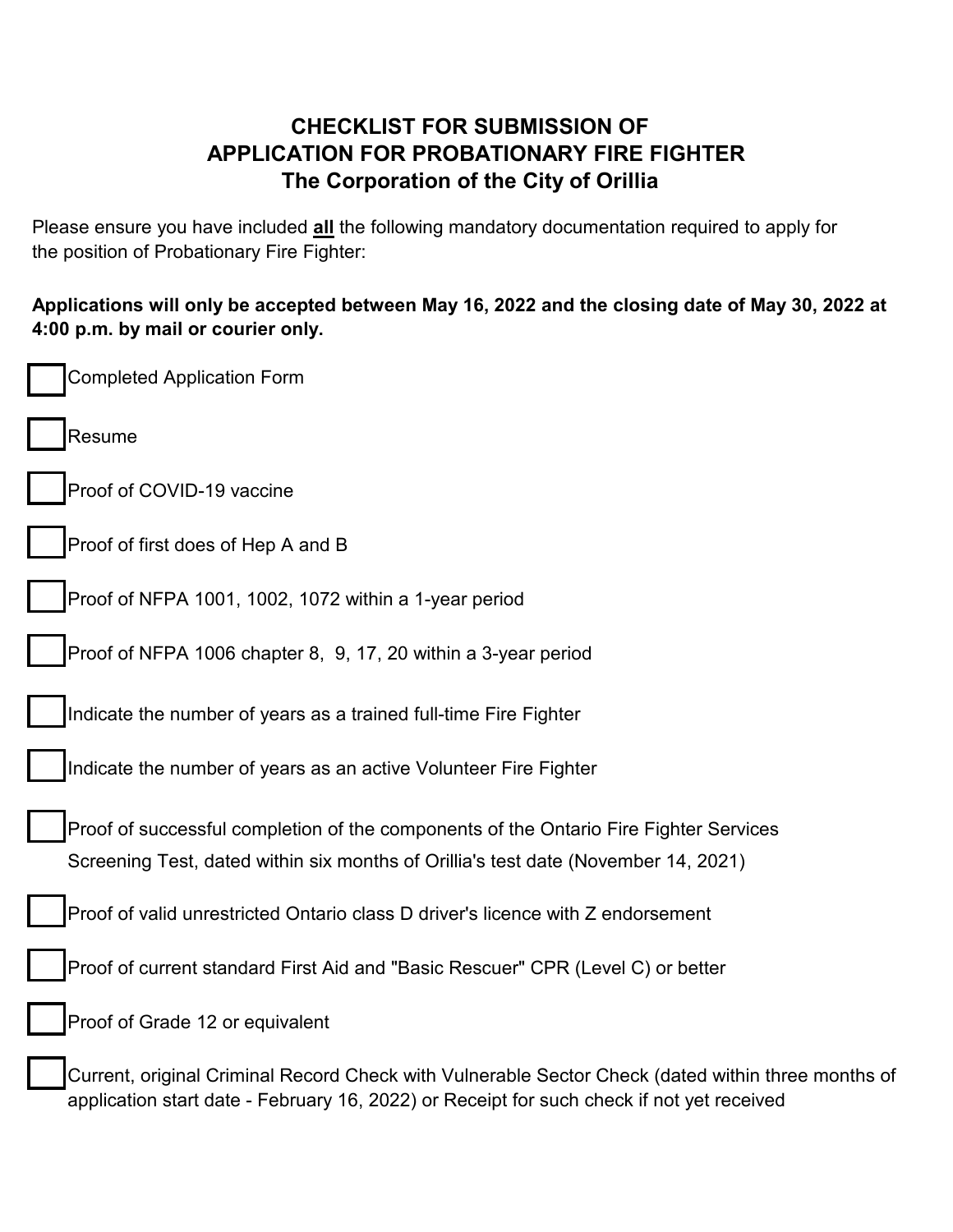## **APPLICATION FOR PROBATIONARY FIRE FIGHTER The Corporation of the City of Orillia**

| <b>Personal Information</b>                                      |  |                                                          |                                     |                                                                        |               |               |                   |
|------------------------------------------------------------------|--|----------------------------------------------------------|-------------------------------------|------------------------------------------------------------------------|---------------|---------------|-------------------|
| Applicant's full name (First name, middle name/initials/surname) |  |                                                          |                                     |                                                                        |               |               |                   |
| Address (Apartment number, street number, street name)           |  |                                                          |                                     | City                                                                   | Province      |               | Postal Code       |
| Residential telephone number                                     |  |                                                          | Canada?                             | Are you legally entitled to work in Are you between the ages of 18 and | 60?           |               |                   |
| Other telephone number(s)                                        |  |                                                          | $\square$ Yes                       | $\Box$ No                                                              | $\square$ Yes | $\Box$ No     |                   |
|                                                                  |  |                                                          | <b>Education</b>                    |                                                                        |               |               |                   |
|                                                                  |  | Grade/High School - Highest Grade Successfully Completed |                                     |                                                                        | Graduated?    | □ Yes         | $\square$ No      |
| <b>Type</b>                                                      |  | Name of Program                                          |                                     | Name of Certificate/Diploma Received                                   |               |               | Length of Program |
| College/University                                               |  |                                                          |                                     |                                                                        |               |               |                   |
| Fire College                                                     |  |                                                          |                                     |                                                                        |               |               |                   |
| Technical/<br>Vocational                                         |  |                                                          |                                     |                                                                        |               |               |                   |
|                                                                  |  |                                                          |                                     | <b>Employment Experience</b>                                           |               |               |                   |
| 1. Name of employer                                              |  |                                                          | Your position title                 |                                                                        |               |               |                   |
|                                                                  |  |                                                          |                                     |                                                                        |               |               |                   |
| <b>Employer Address</b>                                          |  |                                                          | General duties and responsibilities |                                                                        |               |               |                   |
| Supervisor's name                                                |  | Telephone Number                                         |                                     | Starting date (from)                                                   |               | End date (to) |                   |
| Reason for leaving (must be completed)                           |  |                                                          |                                     |                                                                        |               |               |                   |
| 2. Name of employer                                              |  |                                                          | Your position title                 |                                                                        |               |               |                   |
| <b>Employer Address</b>                                          |  |                                                          | General duties and responsibilities |                                                                        |               |               |                   |
| Supervisor's name<br>Telephone Number                            |  |                                                          | Starting date (from)                |                                                                        | End date (to) |               |                   |
| Reason for leaving (must be completed)                           |  |                                                          |                                     |                                                                        |               |               |                   |
| 3. Name of employer                                              |  |                                                          | Your position title                 |                                                                        |               |               |                   |
| <b>Employer Address</b>                                          |  |                                                          | General duties and responsibilities |                                                                        |               |               |                   |
| Supervisor's name                                                |  | Telephone Number                                         |                                     | Starting date (from)                                                   |               | End date (to) |                   |
| Reason for leaving (must be completed)                           |  |                                                          |                                     |                                                                        |               |               |                   |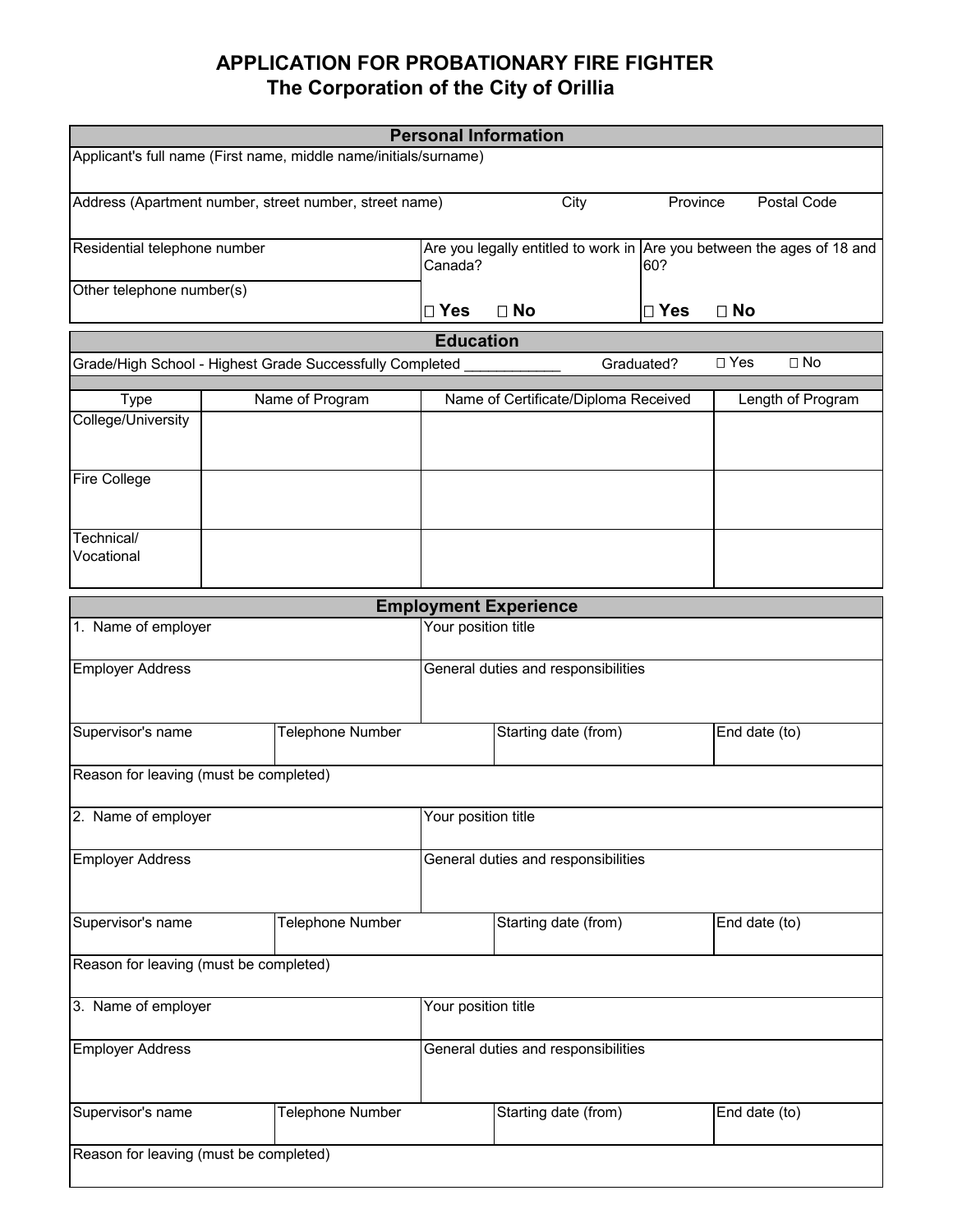| <b>Related Skills</b>                                                                                       |                                                                                                                                                                               |  |           |                              |
|-------------------------------------------------------------------------------------------------------------|-------------------------------------------------------------------------------------------------------------------------------------------------------------------------------|--|-----------|------------------------------|
| <b>Skill</b>                                                                                                | <b>Explanation of skills</b><br>Provide the basis for the claimed skill level, including any trade licence number, and<br>describe how and where the experience was obtained. |  |           |                              |
| Years of Fire Fighting service                                                                              | Full time                                                                                                                                                                     |  | Volunteer | Organization _______________ |
| Fire fighting practices and<br>terminology, fire prevention<br>courses                                      |                                                                                                                                                                               |  |           |                              |
| Rescue procedures,<br>ice/water, auto extrication,<br>confined space, breathing<br>apparatus                |                                                                                                                                                                               |  |           |                              |
| Medical knowledge/<br>experience - CPR,<br>first aid, first responder,<br>paramedic/nurse, AED<br>certified |                                                                                                                                                                               |  |           |                              |
| Driving experience, heavy<br>vehicles, emergency vehicles                                                   |                                                                                                                                                                               |  |           |                              |
| Mechanical ability &<br>experience (special trade) -<br>pumps, valves, sprinkler<br>systems                 |                                                                                                                                                                               |  |           |                              |
| Knowledge of building<br>construction                                                                       |                                                                                                                                                                               |  |           |                              |
| Knowledge of computer<br>technology                                                                         |                                                                                                                                                                               |  |           |                              |
| Knowledge of radio<br>communication systems                                                                 |                                                                                                                                                                               |  |           |                              |
| Community involvement -<br>what and length                                                                  |                                                                                                                                                                               |  |           |                              |

List any additional knowledge and experience you have that is related to this positon.